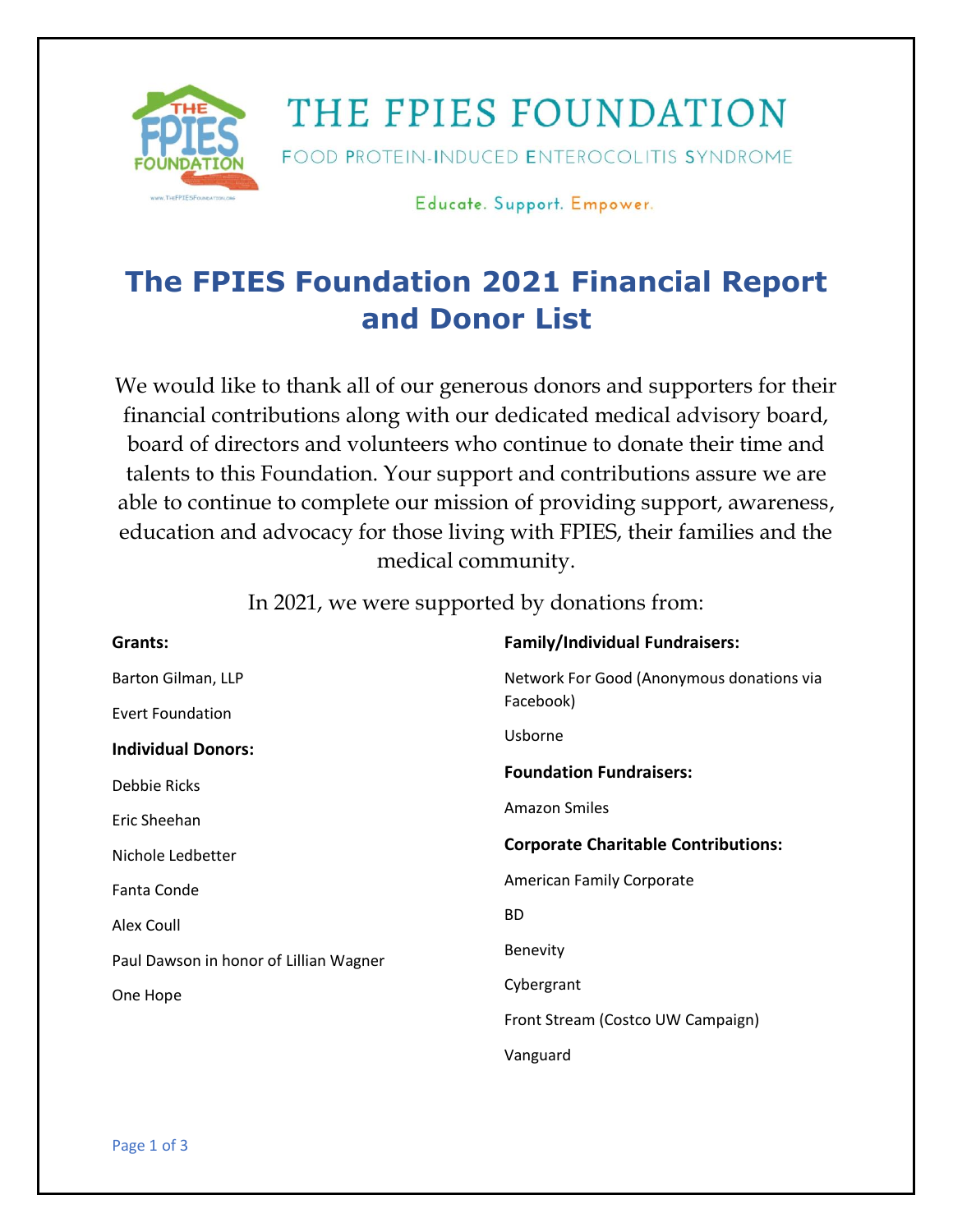

# THE FPIES FOUNDATION

FOOD PROTEIN-INDUCED ENTEROCOLITIS SYNDROME

Educate. Support. Empower.

# **The FPIES Foundation Revenue**



#### **Your contributions at work for 2021 resulted in:**

- Providing Community Outreach
- Attending Medical Conferences AAAAI and AAP
	- Maintaining memberships
- Contributing to the Medical Nutrition Equity Act
- Engaging in FPIES Research and Continuing the FPIES Registry
- Maintaining our website and online forums filled with resources, tools and support
- Supplying printed awareness and education pamphlets to Providers, families, daycares/schools, and more!